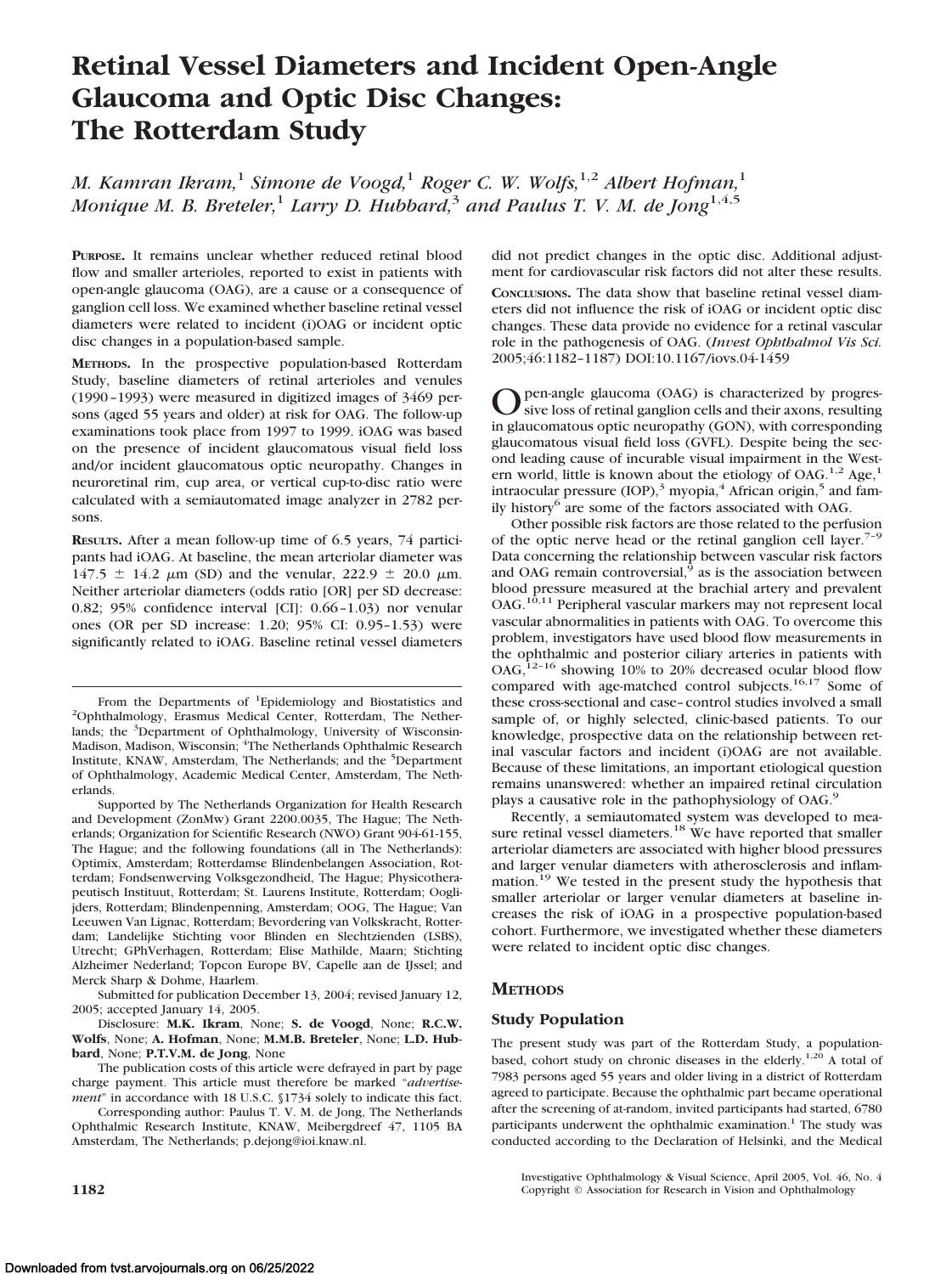Ethics Committee of the Erasmus Medical Center approved the study protocol. Written informed consent was obtained from all participants. Baseline home interviews and examinations were performed from 1990 to mid-1993. The follow-up examinations took place from mid-1997 to the end of 1999.

The ophthalmic examination, both at baseline and follow-up, comprised Goldmann applanation  $IOP^{21}$ ; visual field (VF) testing; and, after pharmacological mydriasis, direct and indirect ophthalmoscopy and simultaneous stereoscopic fundus photography of the optic disc in both eyes with a telecentric fundus camera (20° field; Topcon Optical Co., Tokyo, Japan).<sup>1</sup>

#### **Retinal Vessel Measurements**

After optic disc photographs were digitized with a high-resolution scanner, the digitized image with the best quality (left or right eye) was analyzed for each participant with a semiautomated system (Retinal Analysis, Optimate, WI; Department of Ophthalmology and Visual Science, University of Wisconsin-Madison) by four trained graders masked to the end points.<sup>19</sup> We used the improved Parr-Hubbard formula to compute the summary arteriolar and venular diameters. $22$ Because eyes may have a different magnification due to refractive errors, we additionally adjusted these summary vessel measures for the refraction, using Littmann's formula to obtain corrected measures.<sup>23</sup> The arteriolar-to-venular ratio (AVR) was taken as the ratio of the arteriolar to venular diameters.

## **Optic Disc Morphometry**

The optic disc transparencies were also analyzed independently from the retinal vessel measurements with a semiautomated image-analysis system (ImageNet; Topcon Optical Co.), to calculate the areas (in square millimeters) of the optic disc, cup, and neuroretinal rim, the minimal rim width and the vertical cup-to-disc ratio (VCDR).<sup>24</sup> The system's hardware, its software modules, and the reproducibility of measurements are described elsewhere.25–27 The same eye was taken for both the retinal vessel diameters and optic disc measurements.

#### **Glaucoma Diagnosis**

We considered OAG to be present in persons who had, at least in one (and the same) eye, an open anterior chamber angle, no history or signs of angle closure or secondary glaucoma, and the presence of GON and/or GVFL.<sup>1</sup>

We defined GON using measurements obtained by image analysis, whenever available.<sup>1</sup> Possible GON was defined as a VCDR  $\geq$ 0.7, asymmetry between eyes  $\geq 0.2$ , minimum rim width < 0.10. Probable GON was defined as a VCDR  $\geq$ 0.8, asymmetry between eyes  $\geq$ 0.3, or minimum rim width <0.05. When the image-analysis data were absent, funduscopic VCDR was used, leading to a slightly different definition of probable GON based on the distribution in the population: instead of VCDR  $\geq 0.8$ , it was VCDR  $\geq 0.9$ .<sup>1</sup> Minimum rim widths were not assessed funduscopically and were, in these cases, not taken into account.

The VF of each eye separately was screened with a 52-point suprathreshold test that covered the central field with a radius of 24°. If the test was unreliable, or a reliable test showed VFL in at least one eye, this test was repeated on that eye. When the second test again was unreliable, or VFL was still present, Goldmann kinetic perimetry was performed on both eyes.28 Glaucomatous VFL was defined as VFL compatible with OAG after exclusion of all other neuro-ophthalmic causes. Definite OAG was defined as the presence of GVFL in combination with possible or probable GON. Probable OAG was either the presence of GVFL in the absence of GON or the presence of probable GON in the absence of GVFL.<sup>1</sup>

Incidence of OAG was defined as having no OAG in both eyes at baseline and acquiring probable or definite OAG in at least one eye at follow-up. Excluded from this incidence definition were those who had possible GON at baseline and had probable GON at follow-up,

because this increase may be quite small and due to variability in measurement of GON.

#### **Assessment of Confounders**

The average of two blood pressure measurements in sitting position at the right brachial artery with a random-zero sphygmomanometer was taken. Mean perfusion pressure was calculated with the following equation:  $\frac{2}{3} \times$  diastolic blood pressure  $+$   $\frac{1}{3} \times$  systolic blood pres $sure - IOP$ . Nonfasting serum total cholesterol was determined by an enzymatic procedure and high-density lipoprotein (HDL) was measured similarly after precipitation of the non-HDL fraction.<sup>29</sup> The ratio of the total to HDL cholesterol was taken. Diabetes mellitus was considered present if participants reported use of antidiabetic medication or when random or postload serum glucose level was  $>11$  mM.<sup>30</sup> Intima–media thickness was measured in the common carotid arteries by ultrasonography.<sup>31</sup> Information on smoking (categorized as current, former or never) was obtained during the baseline home interview.

#### **Study Sample**

Of the 6780 participants in the ophthalmic part of the Rotterdam Study, 6436 persons had optic disc photographs, and, in 5674 persons, fundus transparencies were gradable for retinal vessel measurements. Excluding 157 persons with prevalent OAG, 5517 participants were at risk for iOAG. During follow-up, 838 participants died. A further 1210 refused or were unable to participate at the follow-up examination, leaving 3469 participants for the current analyses.

Also, 2782 participants had gradable stereo disc transparencies taken both at baseline and follow-up in at least one (the same) eye to calculate changes in optic disc morphometry with the image-analysis system (ImageNet; Topcon).

## **Data Analyses**

To assess whether participants were different from nonparticipants or those who died, mean differences were calculated for the continuous variables by using analysis of covariance and odds ratios (ORs) for the categorical ones by logistic regression models. The mean differences and the ORs were adjusted for age and gender.

ORs with corresponding 95% confidence intervals (CIs) for iOAG were calculated by analyzing retinal vessel diameters, both linearly (per standard deviation) and in quartiles, adjusted for age, gender, and follow-up time, and adjusted in addition for other known cardiovascular risk factors. For additional adjustments, we included those cardiovascular risk factors that we had shown to be associated with retinal vessel diameters<sup>19</sup> and that also have been implicated in the pathogenesis of glaucoma.<sup>9</sup> Although IOP is an important risk factor for glaucoma, it was not included for additional adjustment because it was not related to the retinal vessel diameters. Quartiles were selected to secure enough cases in each category.

Because, retinal vessel measurements were performed in the eye with the best-quality fundus transparency, it could happen that the vessel measurement was performed in one eye, whereas iOAG developed in the other. In these cases, vessels were measured in the eye with iOAG, for an eye-specific subanalysis.

Incident optic disc changes were defined as the difference between follow-up and baseline measurements in neuroretinal rim area, cup area, or the VCDR. Analysis of covariance models were used to compute the age- and gender-adjusted mean changes in neuroretinal rim area, cup area, and VCDR for the different quartiles of retinal vessel diameters. The statistical significance level was set at  $P \le 0.05$ , and the calculations were performed with commercially available software (SPSS Windows, ver. 11.0; SPSS Inc., Chicago, IL).

#### **RESULTS**

Table 1 shows the baseline characteristics of the study population. After a mean of 6.5 years of follow-up (range, 5.2–9.4) a total of 74 participants had iOAG, of whom 52 had probable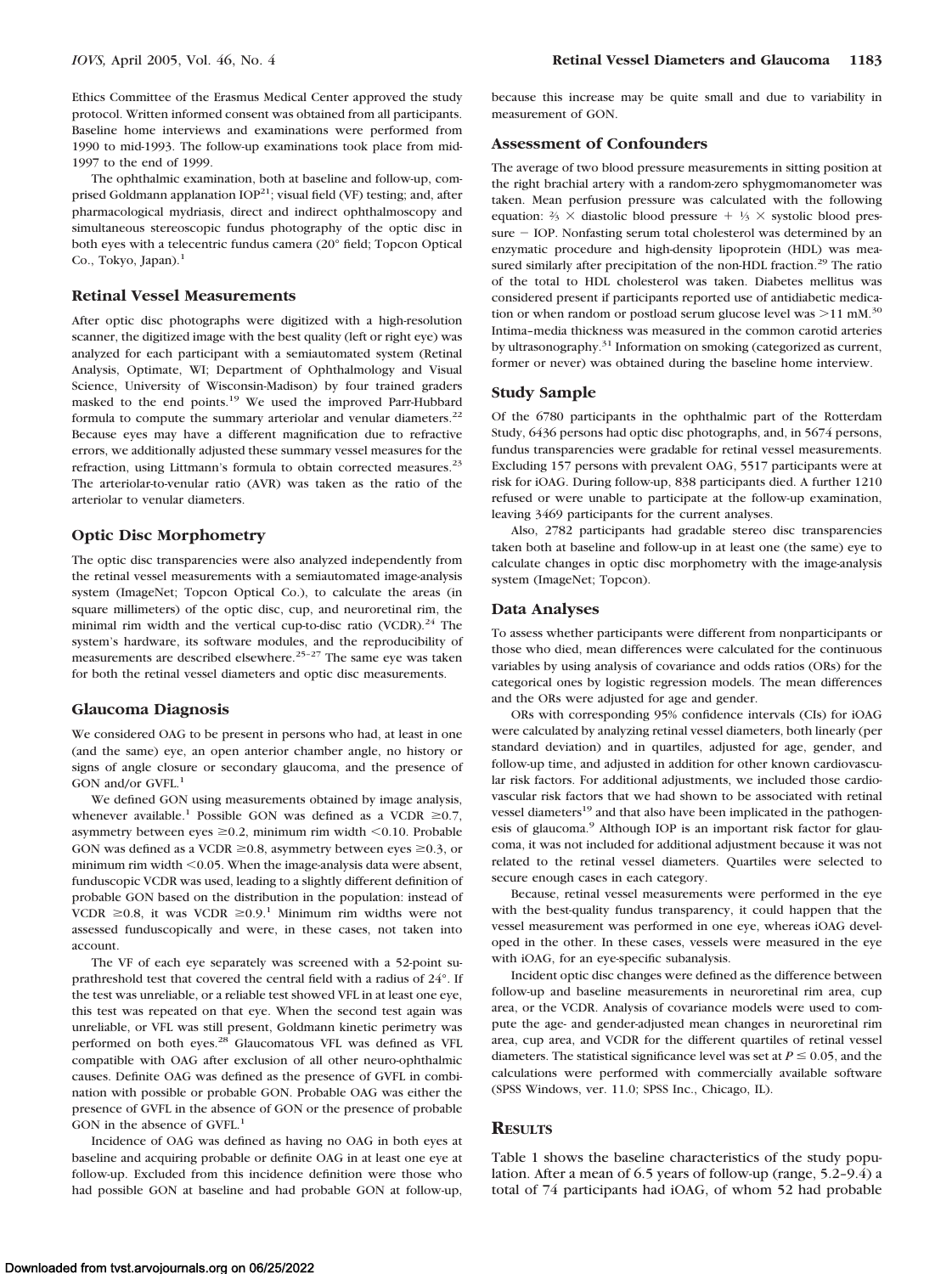|                                        | Participants | Nonparticipants* | Differences†‡<br>$(95% \text{ CI})$<br>Adjusted | Dieds        | Differences <sup>†</sup><br>Adjusted<br>$(95%$ CI |
|----------------------------------------|--------------|------------------|-------------------------------------------------|--------------|---------------------------------------------------|
| Number                                 | 3469         | 1210             |                                                 | 838          |                                                   |
| Age $(y)$                              | 65.4 (6.6)   | 70.1 (8.2)       | $4.7(4.2 - 5.2)$                                | 75.1 (8.6)   | $9.8(9.3 - 10.4)$                                 |
| Gender (% female)                      | 57.6         | 67.9             | $1.41(1.23 - 1.63)$                             | 51.0         | $0.62(0.52 - 0.73)$                               |
| Diabetes mellitus (%)                  | 6.5          | 10.2             | $1.38(1.08 - 1.75)$                             | 21.4         | 2.78 (2.18-3.56)                                  |
| Smoking (%)                            |              |                  |                                                 |              |                                                   |
| Current                                |              | 25.6             | $1.68(1.43 - 1.98)$                             | 28.2         | 2.38 (1.95-2.90)                                  |
| Past                                   | 21.9<br>45.6 | 38.1             | $0.82(0.71 - 0.95)$                             | 39.2         | $0.65(0.54 - 0.78)$                               |
| Diastolic blood pressure (mm Hg)       | 73.6 (10.8)  | 74.3 (11.7)      | $1.6(0.8-2.3)$                                  | 73.2 (12.8)  | $0.9(-0.1 - 1.8)$                                 |
| Systolic blood pressure (mm Hg)        | (35.6 (20.7) | (42.0 (22.7))    | $3.6(2.1 - 5.0)$                                | 144.9 (24.3) | $3.4(1.6-5.2)$                                    |
| Carotid intima-media thickness (mm)    | 0.77(0.14)   | 0.80(0.15)       | $0.01(0.00-0.02)$                               | 0.87(0.17)   | $0.04(0.02 - 0.05)$                               |
| Serum total cholesterol (mmol/L)       | 6.68(1.17)   | 6.71 (1.19)      | $0.04(-0.04 - 0.12)$                            | 6.34 (1.28)  | $-0.17(-0.27 - 0.07)$                             |
| Serum HDL cholesterol (Mmol/L)         | 1.36(0.35)   | 1.38 (0.36)      | $0.01(-0.02 - 0.03)$                            | 1.28(0.38)   | $-0.04(-0.06 - 0.01)$                             |
| Intra-ocular pressure (mm Hg)          | 15.5(2.97)   | 15.6 (3.10)      | $0.14(-0.07-0.35)$                              | 15.3 (3.21)  | $-0.12(-0.38-0.13)$                               |
| Retinal arteriolar diameters $(\mu m)$ | 47.5 (14.2)  | 46.8 (14.5)      | $0.2(-0.8-1.2)$                                 | 44.7 (14.8)  | $-0.8(-2.0-0.4)$                                  |
| Retinal venular diameters ( $\mu$ m)   | 222.9 (20.0) | 220.8 (21.1)     | $0.6(-0.7-2.0)$                                 | 219.8 (22.9) | $1.4(-0.3-3.1)$                                   |
| Arteriolar-to-venular ratio            | 0.66(0.06)   | 0.67(0.06)       | $-0.001(-0.005-0.003)$                          | 0.66(0.06)   | $70000 - 21000 - 0.000$                           |

 $\frac{1}{4}$ 

\*Unable or refused at follow-up.

† Age and gender adjusted if applicable.

‡ Nonparticipants versus participants.

§ Persons who died before the follow-up examination.

Deceased persons versus participants.

¶: Significant (*P* V  $< 0.05$ ) compared with participants.

**TABLE 1.** Baseline Characteristics

TABLE 1. Baseline Characteristics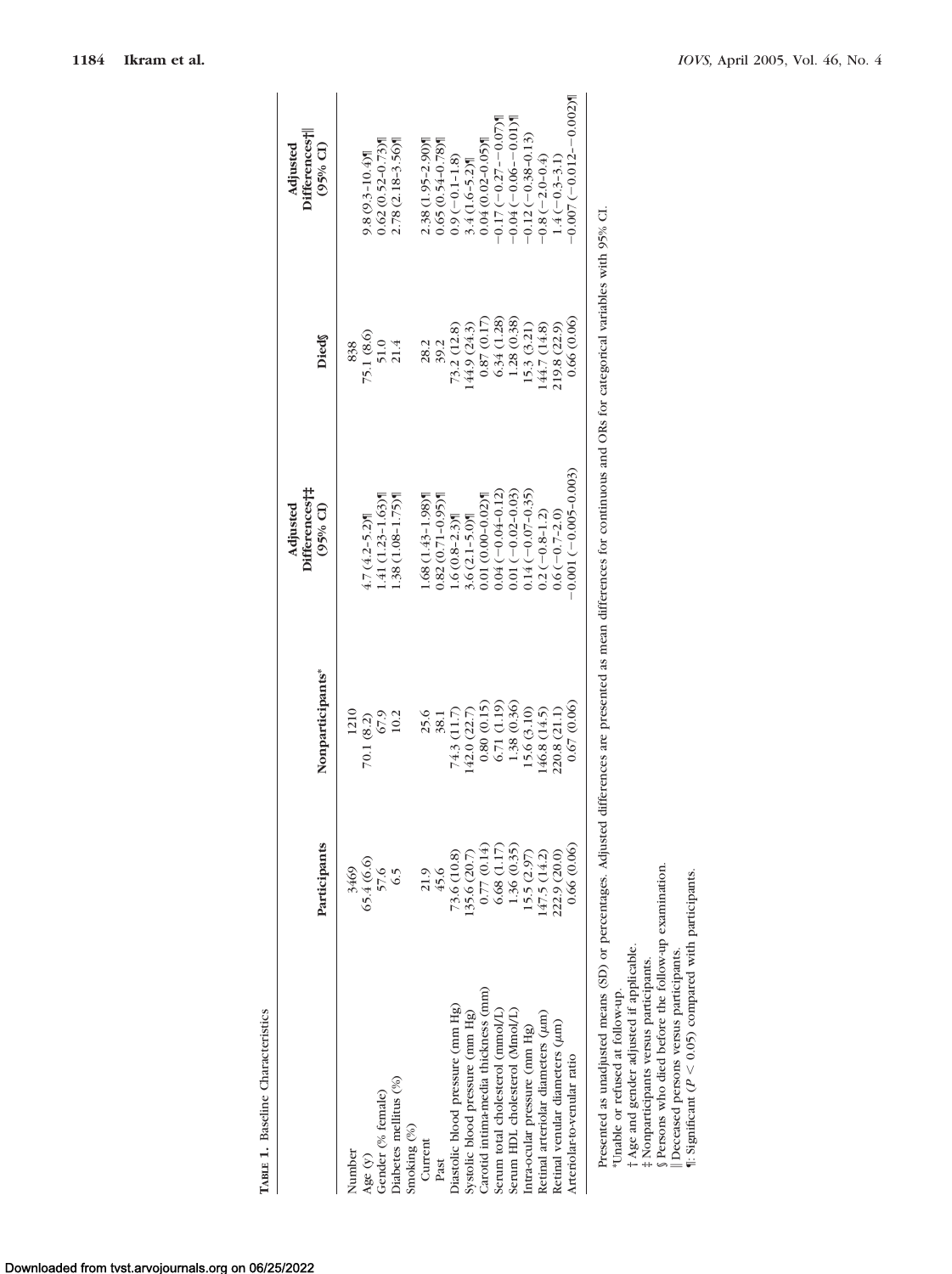**TABLE 2.** Odds Ratios of iOAG per Standard Deviation Difference in Baseline Retinal Vessel Diameters\*

|                                                                                                                                                  | Model I | Model IIT                                                                   |
|--------------------------------------------------------------------------------------------------------------------------------------------------|---------|-----------------------------------------------------------------------------|
| Generalized arteriolar narrowing $\uparrow$ 0.82 (0.66-1.03) 0.91 (0.70-1.17)<br>Generalized venular dilatation#<br>Arteriolar-to-venular ratios |         | $1.20(0.95-1.53)$ $1.15(0.89-1.49)$<br>$0.98(0.77-1.24)$ 1.05 $(0.81-1.37)$ |

\* OR with corresponding 95% CI  $n = 3469$ .

† OR per standard deviation decrease in retinal arteriolar diameters.

‡ OR per standard deviation increase in retinal venular diameters. § OR per standard deviation decrease in arteriolar-to-venular ratio.

|| Model I: adjusted for age, gender, and follow-up time.

¶ Model II: additionally adjusted for diabetes mellitus, smoking, total-to-HDL cholesterol ratio, mean perfusion pressure, and intima– media thickness.

and 22 definite iOAG. In persons with iOAG, the mean arteriolar diameter at baseline was  $149.8 \pm 14.0 \mu m$  (SD), venular 225.6  $\pm$  17.4  $\mu$ m, and AVR 0.67  $\pm$  0.06, and in those without iOAG the mean results were  $147.5 \pm 14.2$ ,  $222.9 \pm 20.1$ , and  $0.66 \pm 0.06$ , respectively. Table 2 shows that neither retinal arteriolar nor venular diameter nor the AVR was related to the risk of iOAG. Categorizing retinal vessel diameters into quartiles did not show a consistent trend toward a higher risk of iOAG (Table 3). Additional adjustments for other cardiovascular risk factors did not affect these results.

In the 74 persons with iOAG, 8 had bilateral disease. In 40 of the persons the vessel measurements had already been performed on the eye with iOAG. For an eye-specific analysis, we also measured the retinal vessels in 26 of the remaining 34 persons who had gradable images in the same eye in which iOAG was diagnosed. In these 66 cases, neither arteriolar narrowing (OR: 0.84; 95% CI: 0.66 –1.07), nor venular dilatation (OR: 1.16; 95% CI: 0.92–1.48), nor AVR (OR: 0.96; 95% CI: 0.76 –1.23) was related to iOAG.

The mean area of the neuroretinal rim at baseline was  $1.81 \pm 3.98$  mm<sup>2</sup> (range, 0.79-3.98), the area of the cup was  $0.58 \pm 0.34$  mm<sup>2</sup> (range, 0.02–2.11), and the mean VCDR was  $0.49 \pm 0.13$  (range,  $0.04 - 0.78$ ). At follow-up, the mean change in area of the neuroretinal rim was  $0.029 \pm 0.21$  mm<sup>2</sup>, in area of the cup was 0.021  $\pm$  0.16 mm<sup>2</sup>, and in VCDR was 0.004  $\pm$ 0.07. Table 4 presents the relationship between quartiles of retinal vessel diameters and the change in these optic disc parameters. Baseline retinal vessel diameters were not related to incident optic disc changes.

# **DISCUSSION**

In this prospective study in community-dwelling elderly people, our main finding was that both retinal arteriolar and venular diameters at baseline were not related to an increased risk of OAG. In line with these observations, the retinal vessel diameters did not predict incident optic disc changes.

A potential limitation of our study is the reduced number of participants at follow-up, owing to the large number of deaths that occurred during follow-up in this elderly cohort. If persons who died before the follow-up examination had OAG before death more often than those who survived, this would have biased the results toward the null value. However, we have previously shown that people who have OAG are not at an increased risk of death, excluding the possibility that survival bias explains our negative findings.<sup>32</sup> Furthermore, persons who died before the follow-up examination and those who refused to participate showed statistically significant differences from the participants in cardiovascular profile, but the retinal vessel diameters were not different, suggesting a limited

role for selective nonresponse. This loss to follow-up probably resulted in the imprecision of an underlying association, leading to larger confidence intervals. Hence, we cannot rule out the possibility that we were unable to detect small effects due to the small number of incident cases. Another limitation was that photographs were not taken synchronized on the cardiac cycle, leading to variation in vessel diameter due to pulsatility.33 However, because photography was independent of any characteristics of the participants, this would have caused random misclassification.

Strengths of the present study are its prospective population-based design, a large number of community-dwelling elderly persons, accurate and objective quantification of retinal vessel diameters, and standardized definitions for iOAG.

In systemic hypertension, the increased peripheral vascular resistance may impair ocular perfusion. $34$  In the Rotterdam Study, blood pressure was associated with prevalent hightension OAG (OR per standard deviation increase in pulse pressure: 1.32; 95% CI: 1.03–1.69), but not with prevalent normal-tension OAG (OR: 0.97; 95% CI: 0.82–1.15) (Hulsman et al., personal communication, November 2004). The increased risk of high-tension OAG was partly due to the positive correlation between blood pressure and IOP.7,11 However, it remains unclear whether high blood pressure, independent of its effect on IOP, is related to OAG.<sup>34</sup> No such relationship was established in either the Barbados Eye Study (OR: 1.29; 95% CI: 0.65-2.59),<sup>11</sup> or the Baltimore Eye Survey (OR: 1.32; 95% CI: 0.60-2.92).<sup>7</sup> Alternatively, hypotension rather than hypertension has been proposed to be deleterious to the optic nerve function.<sup>9,34</sup> A decreased diastolic perfusion pressure was related to prevalent OAG (OR: 3.29; 95% CI: 2.06-5.28).<sup>11</sup> It remains to be determined, however, to what extent systemic blood pressure is representative of the local perfusion of the optic nerve head and the retinal ganglion cell layer.<sup>11</sup>

Few studies thus far have examined the relationship between retinal vessel abnormalities and OAG. One study showed that patients with OAG had significantly smaller arteriolar diameters ( $n = 281$ ; mean:  $91 \pm 20 \mu$ m), measured on optic disc photographs, than age-matched control subjects  $(n = 173;$  mean:  $104 \pm 18$   $\mu$ m).<sup>12</sup> In a population-based cross-sectional study, prevalent OAG cases ( $n = 59$ ; mean: 183  $\mu$ m) also had smaller arteriolar diameters compared with control cases ( $n = 3065$ ; mean: 194  $\mu$ m).<sup>35</sup> Conversely, in another

|                   |  |  | <b>TABLE 3.</b> ORs of iOAG in Quartiles of Baseline Retinal |  |  |
|-------------------|--|--|--------------------------------------------------------------|--|--|
| Vessel Diameters* |  |  |                                                              |  |  |

|                              | Model It            | Model II±           |
|------------------------------|---------------------|---------------------|
| Retinal arteriolar diameters |                     |                     |
| 4 (largest)                  | 1.0 (Reference)     | 1.0 (Reference)     |
| 3                            | $0.72(0.39-1.35)$   | $0.75(0.38-1.48)$   |
| $\mathcal{P}$                | $0.61(0.32 - 1.18)$ | $0.69(0.34 - 1.40)$ |
| 1 (smallest)                 | $0.70(0.39-1.35)$   | $0.91(0.46 - 1.79)$ |
| Retinal venular diameters    |                     |                     |
| 1 (smallest)                 | 1.0 (Reference)     | 1.0 (Reference)     |
| 2                            | $2.17(1.04-4.52)$   | $1.81(0.85-3.85)$   |
| 3                            | $2.23(1.07-4.66)$   | $1.98(0.93 - 4.20)$ |
| 4 (largest)                  | $1.98(0.93 - 4.22)$ | $1.48(0.66 - 3.31)$ |
| Arteriolar-to-venular ratio  |                     |                     |
| 4 (largest)                  | 1.0 (Reference)     | 1.0 (Reference)     |
| 3                            | $1.47(0.78-2.76)$   | $1.66(0.84 - 3.28)$ |
| $\mathcal{P}$                | $1.24(0.64 - 2.39)$ | $1.45(0.71-2.95)$   |
| 1 (smallest)                 | $0.78(0.38-1.63)$   | $0.92(0.41 - 2.07)$ |

\* OR with corresponding 95% CI.  $n = 3469$ .

† Model I: adjusted for age, gender, and follow-up time.

‡ Model II: additionally adjusted for diabetes mellitus, smoking, total-to-HDL cholesterol ratio, mean perfusion pressure, and intima– media thickness.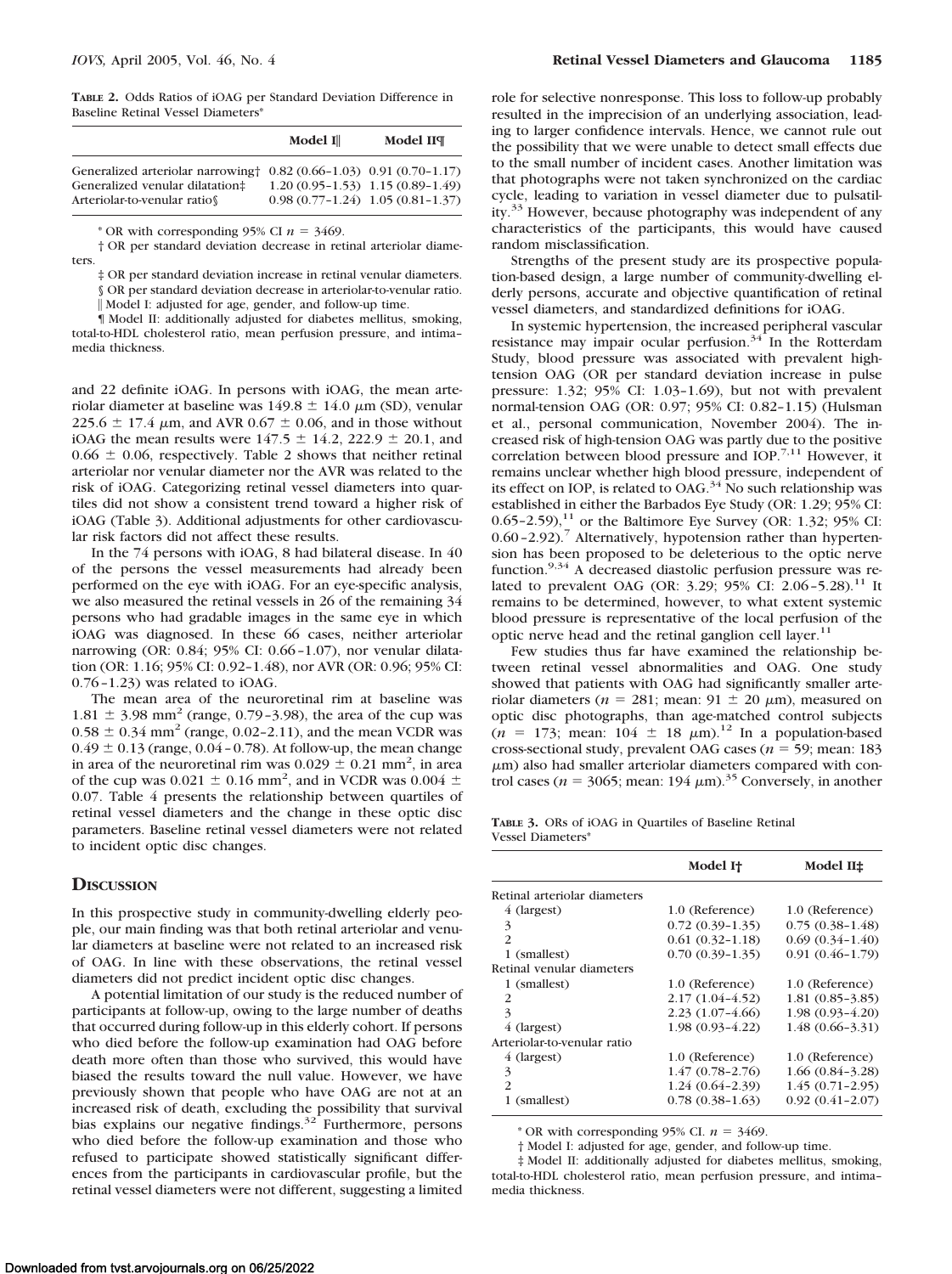**TABLE 4.** Mean Change of Optic Disc Dimensions in Quartiles of Baseline Retinal Vessel Diameters\*

|                              | Cup Area $(mm^2)$      | Rim Area (mm <sup>2</sup> ) | VCDR <sup>+</sup>      |
|------------------------------|------------------------|-----------------------------|------------------------|
| Retinal arteriolar diameters |                        |                             |                        |
| 4 (largest)                  | $0.030(0.018-0.042)$   | $0.024(0.008-0.039)$        | $0.005(0.000 - 0.010)$ |
| 3                            | $0.014(0.002 - 0.026)$ | $0.028(0.013 - 0.043)$      | $0.003(-0.002-0.008)$  |
| 2                            | $0.019(0.007 - 0.031)$ | $0.027(0.012 - 0.043)$      | $0.005(0.000 - 0.009)$ |
| 1 (smallest)                 | $0.021(0.009 - 0.033)$ | $0.037(0.022 - 0.052)$      | $0.005(0.001 - 0.010)$ |
| Test for trend               | $P = 0.33$             | $P = 0.67$                  | $P = 0.97$             |
| Retinal venular diameters    |                        |                             |                        |
| 1 (smallest)                 | $0.024(0.012-0.036)$   | $0.032(0.016 - 0.047)$      | $0.005(0.000 - 0.010)$ |
| 2                            | $0.016(0.003 - 0.027)$ | $0.034(0.019 - 0.050)$      | $0.003(-0.002-0.008)$  |
| 3                            | $0.013(0.001 - 0.024)$ | $0.034(0.019 - 0.050)$      | $0.001(-0.004-0.006)$  |
| 4 (largest)                  | $0.033(0.021 - 0.045)$ | $0.016(0.000 - 0.031)$      | $0.008(0.003 - 0.013)$ |
| Test for trend               | $P = 0.08$             | $P = 0.28$                  | $P = 0.25$             |
| Arteriolar-to-venular ratio  |                        |                             |                        |
| 4 (largest)                  | $0.024(0.012-0.036)$   | $0.026(0.011 - 0.042)$      | $0.004(-0.001-0.009)$  |
| 3                            | $0.013(0.001 - 0.025)$ | $0.036(0.020 - 0.051)$      | $0.002(-0.003-0.007)$  |
| $\mathfrak{D}$               | $0.018(0.007-0.030)$   | $0.031(0.016 - 0.046)$      | $0.004(-0.001-0.009)$  |
| 1 (smallest)                 | $0.029(0.017 - 0.041)$ | $0.023(0.008 - 0.039)$      | $0.008(0.003 - 0.013)$ |
| Test for trend               | $P = 0.29$             | $P = 0.70$                  | $P = 0.50$             |

\* Age and gender adjusted mean changes with corresponding 95% CI.  $(n = 2782)$ .

† VCDR, vertical cup-to-disc ratio.

study involving digital scanning laser fluorescein angiography, no differences in either arteriolar or venular diameters were observed in patients with OAG compared with control subjects, although retinal arteriovenous circulation time was substantially prolonged.<sup>36</sup> Clinically, it is also known that reduced retinal blood perfusion, such as in central retinal artery occlusion or nonarteritic anterior ischemic optic neuropathy, often does not lead to glaucomatous cupping.<sup>14,37</sup> Our prospective data provide evidence against a retinal vascular cause in the pathogenesis of retinal ganglion cell loss and the subsequent development of GVFL. Only in the categorized analysis did it seem that larger venular diameters were related to iOAG. However, there was no clear trend, and this association disappeared after additional adjustments. The results of the linear models for iOAG (Table 2) and the models for optic disc changes (Table 4) also support the view that this association is a spurious finding.

For proper interpretation of these results, local differences in ocular circulation should be discussed.9,38 The inner part of the retina (including the retinal ganglion cell layer) and the surface layer of the optic nerve head are vascularized by the retinal arterioles, whereas the main sources of blood supply to the optic nerve head are the short posterior ciliary arteries, either directly or from the circle of Haller and Zinn.<sup>38</sup> It has been reported that the autoregulation in the short posterior ciliary arteries seems to be less efficient than in the retinal circulation.9 Also, in contrast to the retinal vessels, the optic nerve head vasculature has no proper blood–tissue barrier, making it more sensitive to fluctuating levels of vasoactive molecules (such as angiotensin-II).<sup>9</sup> Because of these differences, the short posterior ciliary arteries may be more vulnerable to vascular damage than the retinal vessels. This notion is supported by several studies suggesting that, in OAG, impairment in blood flow is more prominent in the short posterior ciliary arteries than in the retinal arteries.<sup>13,15,39</sup>

Animal models have also suggested that the retinal circulation may not be causally related to OAG.<sup>40</sup> Administration of endothelin-1, a vasoconstrictive agent that reduces, among others, the retinal blood flow, resulted in loss of retinal ganglion cells and their axons in rats, $40$  probably mediated by apoptosis.41 However, this type of vascular injury did not lead to optic disc cupping.<sup>40</sup> It has been suggested that remodeling of the extracellular matrix, irrespective of the origin of retinal ganglion cell loss, is the hallmark of optic disc cupping.<sup>40</sup>

Activation of quiescent astrocytes (for example by an increase in IOP) could lead to an increased expression of metalloproteinases, enzymes that play an important role in remodeling the optic disc and eventually leading to cupping.<sup>42</sup>

In conclusion, we have shown that baseline retinal vessel diameters did not increase the risk of iOAG or incident glaucomatous optic disc changes. The results reported herein provide no evidence for a retinal vascular role in the pathogenesis of OAG. Further prospective studies should be conducted to confirm these findings and to elucidate the possible role of vascular factors in the pathophysiology of OAG.

## *References*

- 1. Wolfs RC, Borger PH, Ramrattan RS, et al. Changing views on open-angle glaucoma: definitions and prevalences. The Rotterdam Study. *Invest Ophthalmol Vis Sci*. 2000;41:3309 –3321.
- 2. Leske MC, Connell AM, Wu SY, et al. Incidence of open-angle glaucoma: the Barbados Eye Study. *Arch Ophthalmol*. 2001;119: 89 –95.
- 3. Sommer A, Tielsch JM, Katz J, et al. Relationship between intraocular pressure and primary open angle glaucoma among white and black Americans. The Baltimore Eye Survey. *Arch Ophthalmol*. 1991;109:1090 –1095.
- 4. Wilson MR, Hertzmark E, Walker AM, Childs-Shaw K, Epstein DL. A case-control study of risk factors in open angle glaucoma. *Arch Ophthalmol*. 1987;105:1066 –1071.
- 5. Mukesh BN, McCarty CA, Rait JL, Taylor HR. Five-year incidence of open-angle glaucoma: the visual impairment project. *Ophthalmology*. 2002;109:1047–1051.
- 6. Wolfs RC, Klaver CC, Ramrattan RS, van Duijn CM, Hofman A, de Jong PT. Genetic risk of primary open-angle glaucoma: populationbased familial aggregation study. *Arch Ophthalmol*. 1998;116: 1640 –1645.
- 7. Tielsch JM, Katz J, Sommer A, Quigley HA, Javitt JC. Hypertension, perfusion pressure, and primary open-angle glaucoma: a population-based assessment. *Arch Ophthalmol*. 1995;113:216 –221.
- 8. Bonomi L, Marchini G, Marraffa M, Bernardi P, Morbio R, Varotto A. Vascular risk factors for primary open angle glaucoma: the Egna-Neumarkt Study. *Ophthalmology*. 2000;107:1287–1293.
- 9. Flammer J, Orgul S, Costa VP, et al. The impact of ocular blood flow in glaucoma. *Prog Retin Eye Res*. 2002;21:359 –393.
- 10. Dielemans I, Vingerling JR, Algra D, Hofman A, Grobbee DE, de Jong PT. Primary open-angle glaucoma, intraocular pressure, and systemic blood pressure in the general elderly population. The Rotterdam Study. *Ophthalmology*. 1995;102:54 – 60.